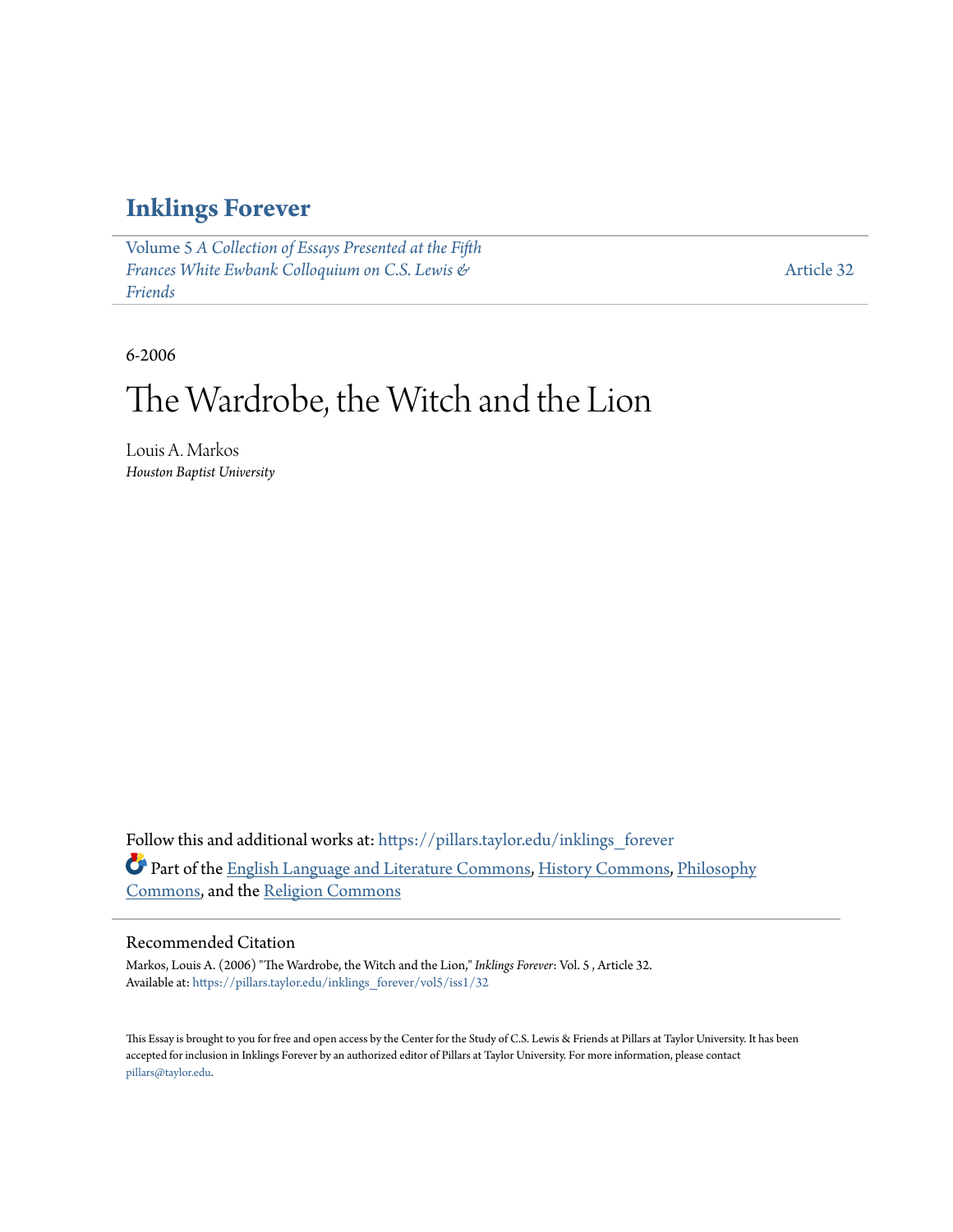# The Wardrobe, the Witch and the Lion

**Cover Page Footnote** Keynote Address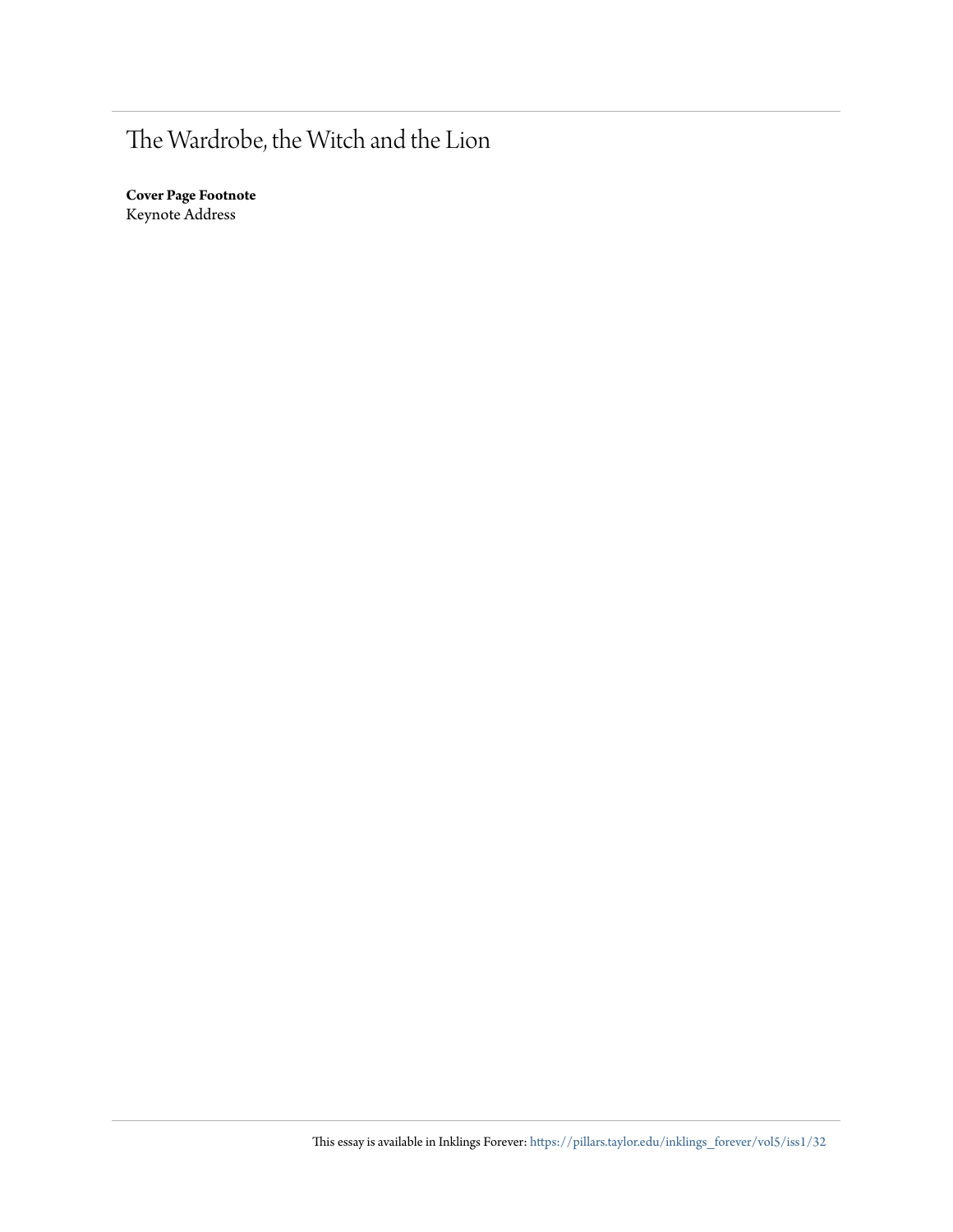### **INKLINGS FOREVER, Volume V**

## A Collection of Essays Presented at the Fifth FRANCES WHITE COLLOQUIUM on C.S. LEWIS & FRIENDS

Taylor University 2006

Upland, Indiana

# **The Wardrobe, the Witch and the Lion**

Louis A. Markos

Markos, Louis A. "The Wardrobe, the Witch and the Lion." Inklings Forever 5 (2006) www.taylor.edu/cslewis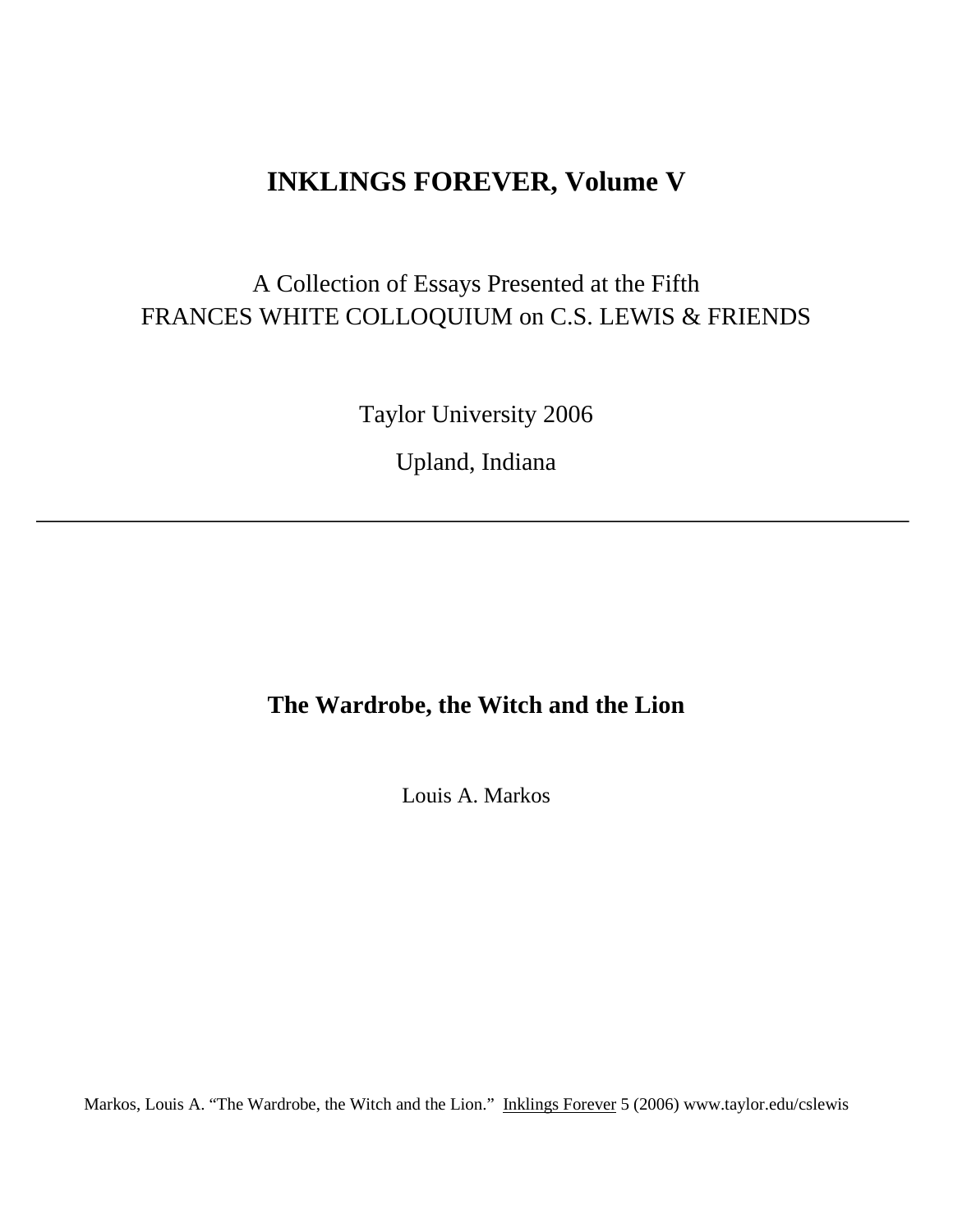#### **KEYNOTE ADDRESS**

#### **The Wardrobe, the Witch and the Lion** Louis A. Markos

"In these days of wars and rumors of wars haven't you ever dreamed of a place where there was peace and security, where living was not a struggle but a lasting delight?" With this question, Frank Capra begins his great epic film, *Lost Horizons*. Based on the novel by James Hilton, Capra's film transports a group of displaced pilgrims from the war-torn Chinese city of Baskul to the mystical land of Shangri-la. After being kidnapped by a seemingly mad pilot and then crash landing on the snowy summit of an inaccessible mountain in Tibet, our pilgrims trudge their way up a treacherous, frozen path, turn a corner, and . . . gaze down into a green and fertile valley. It is one of the most magical moments in film history.

In the 2005 screen version of C.S. Lewis's *The Lion, the Witch and the Wardrobe*, director Andrew Adamson allows us to experience this same transition from a world of war and madness to a land of wonder and magic. Although Lewis tells us in Chapter One that the four Pevensie children are evacuees from London, the film allows us to witness (in realistic and even harrowing detail) both the bombing of London by Nazi planes and the difficult separation of the four children from their mother. The world these children are fleeing, the film makes clear, is truly one of wars and rumors of wars, a world of struggle that offers neither peace nor security. Even the cynical viewer who would dismiss fantasy as mere "escapism" would have to admit that this is a world to escape from. The starkness of the opening scenes makes the moment when Lucy (and later her siblings) pushes her way through a musty old wardrobe into a snowy Narnian wood all the more enchanting and breathtaking. Here, surely, is a place of rest. Or is it?

Narnia, as it turns out, is going through its own version of World War II, with a totalitarian White Witch who would devour the freedom of Narnia and a noble Lion (a symbol for Christ but also the symbol for England) who will, like Winston Churchill, stand alone if he must against the Witch's tyranny. It is a vital part of both novel and film that the danger of Narnia becomes apparent quite quickly; neither we nor the children are given the luxury to tiptoe through the tulips of a restored Eden. The children must fight for their Shangri-la with the same dedication and faith as their father back home is fighting for the freedom of England: a point that is latent in the book but is made much more strongly and clearly in the film through the addition of some well written, pointed dialogue.

Narnia is as much worth fighting for as England, and the stakes are just as high. Neither the European nor the Narnian war is a mere matter of trading rights or border disputes; it is about good versus evil, freedom versus slavery, light versus darkness. In Narnia, however, those sides are more distinct, embodied not only in Aslan and the White Witch but in their individual followers. As they did for The Lord of the Rings trilogy, WETA Workshop has crafted creatures that convey by their outward appearance the virtue or vice of their inner nature. It is thrilling, in a modern age that has increasingly caved in to moral relativism, to see a film that so clearly takes delight in crafting a world of moral certainty. That, of course, is not to say that either novel or film gives us simple, cardboard good guys and bad guys. Novel and film present us with both a collaborator turned patriot (Tumnus) and a good English boy who gives in to envy and despair and turns traitor (Edmund). And the film goes one better than Lewis. Not only is the character of Tumnus skillfully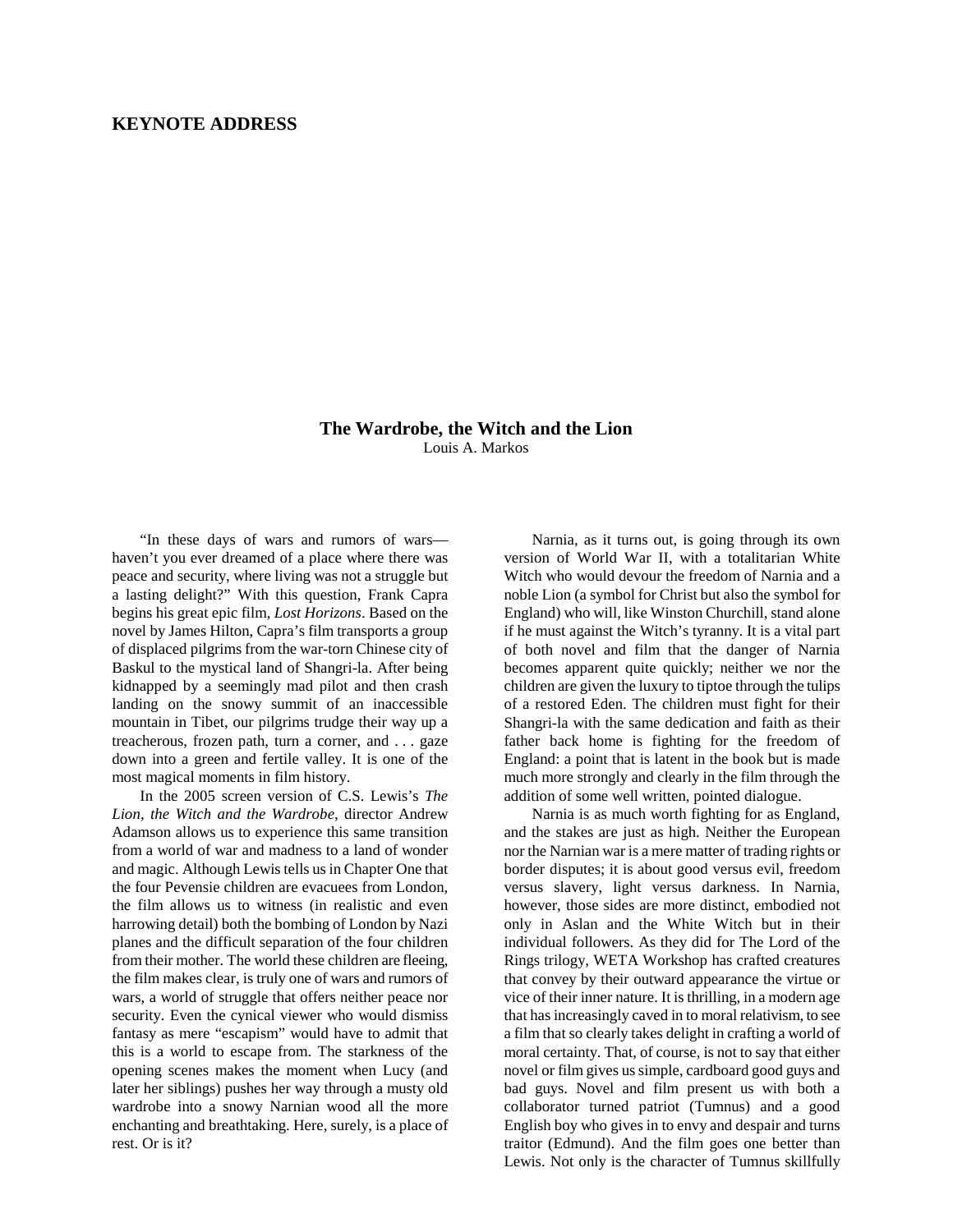fleshed out (he is the son of a dead "resistance fighter"; his decision not to turn over Lucy is partly influenced by a brief, powerful encounter he has with Aslan; he ends up in the same dungeon with Edmund but shows himself more loyal), but the film adds a second character, a quick-witted fox who works in the Narnian "underground" and dies a martyr.

In such a world, it will not do for the Pevensie children (even Lucy) to remain innocent of the opposing natures of good and evil. They must understand what is at stake, and they must take sides. They must become heroes and heroines; indeed, they must become kings and queens. (Perhaps influenced by the first Harry Potter novel/film, Adamson, unlike Lewis, has the loyal Narnians immediately begin to treat the Pevensies as though they were kings and queens from the outset.) Adamson's children (as opposed to Lewis's) are not only given more chances to display courage, but engage in a fuller dialogue (both external and internal) on the nature of heroism. One of the best bits of "added dialogue" occurs when Peter is about to fight Maugrim the wolf (chief henchman of the Witch's Gestapo-like secret police). Susan, justifiably afraid that her brother will be killed, cries out to him that just because Father Christmas gave him a sword, that does not make him a hero. Adamson also develops further the strength that the Pevensies take from their unity as a family. He retains Professor Kirke's "liar/lunatic/lord" argument in the beginning of the film (either Lucy is crazy, lying, or telling the truth about her trip to Narnia), but has Kirke add that Peter and Susan should also trust Lucy because they are family. This focus on family trust and unity is established in the opening scene when Mrs. Pevensie makes Peter promise to protect his three younger siblings (also not in the novel). Peter stays true to this promise, and Adamson even inserts several brief episodes in which Peter tries to make his siblings return to England and safety while he remains behind to fulfil his obligations to Narnia.

All this is to say that the film's development of Peter, Susan, Edmund, and Lucy is in many ways better than the novel (though the particularly moral and theological dimensions of Edmund's temptation, sin, and betrayal are muted and even somewhat muddled). We truly experience and believe Peter's transformation into a knight as we do Susan's overcoming of her skepticism and fear and Edmund's sincere repentance and maturation into a brave and selfless warrior. We also sense more powerfully than in the novel the danger that the children are in. And yet, this well-handled development of the children, which marks (along with the excellent portrayal of the Witch and the brilliant realizations of the Narnian landscapes and characters) the film's greatest strength, is also its greatest weakness.

For the expansion of the children's characters and roles comes at a very high price: the lessening of the character and role of Aslan. The shift in emphasis becomes immediately apparent in the dinner scene with the Beavers. Lewis provides us with two prophetic rhymes: one about Aslan ("Wrong will be right / when Aslan comes in sight," etc.), that is recited first and that is given far more prominence, and one about the children ("When Adam's flesh and Adam's bone," etc.). Adamson eliminates the first altogether and then makes it seem as if the prophecy about the children is the central and most important prophecy: the one that the Narnians have most been longing for. In addition, most of the information that the Beavers share about Aslan is left out (including the vital fact that he is the Son of the Emperor Beyond the Sea). We are not even told that he is a lion (which eliminates Edmund's true reason for drawing a charcoal mustache on the stone lion he sees in the courtyard of the Witch's castle)! The messianic hope that surrounds the return of Aslan is transferred almost completely to the children; it is as if Aslan is linked to the prophecy of the children, rather than the children being linked to the prophecy of Aslan.

But the weakness in the film's portrayal of Aslan's goes far beyond the trimming down of the scene with the Beavers. It is bad enough that the audience is not properly "warmed up" for the arrival of Aslan; when Aslan does in fact arrive on the scene, he is a shadow of what he is in the novel (and in the hearts of all lovers of the books). The computer animation for Aslan is excellent, and the range of facial expressions (though rarely and not too effectively used) is admirable, but Aslan himself evokes little awe or reverence. Except in the well-shot (and well-lit) scene when we see the newly-risen Lion, Aslan is just not majestic or powerful enough; Liam Neeson's voicing of Aslan also lacks the necessary depth and resonance. In neither form nor voice does Aslan overwhelm us as he should; he is not even backed up with an appropriate orchestral score that would help engrave his image in our subconscious (compared to the stirring scores that accompany the Lord of the Rings and Harry Potter films, the score for this film is an almost complete disappointment).

One of C.S. Lewis's key purposes in writing not only *The Lion, the Witch and the Wardrobe* but the Chronicles as a whole was to provide his child (and adult) readers with something that our age has lost: a sense of the numinous, of the holy, of the sacred. Again and again in the Chronicles we are told that when the children meet Aslan, they realize for the first time that something can be *both* beautiful and terrible, both exhilarating and scary. When they first stand before the Lion, they are filled with joy, but their knees go "trembly." Though Adamson does, thankfully, include Lewis's key observation that Aslan is not a tame lion, but he is good, he doesn't include it until Aslan is about to disappear from the screen, and he does not adequately visualize this aspect of Aslan's nature in the course of the film. He also diminishes Aslan in another way. Though the film retains Aslan's definition of the Deeper Magic, it leaves out his explanation that the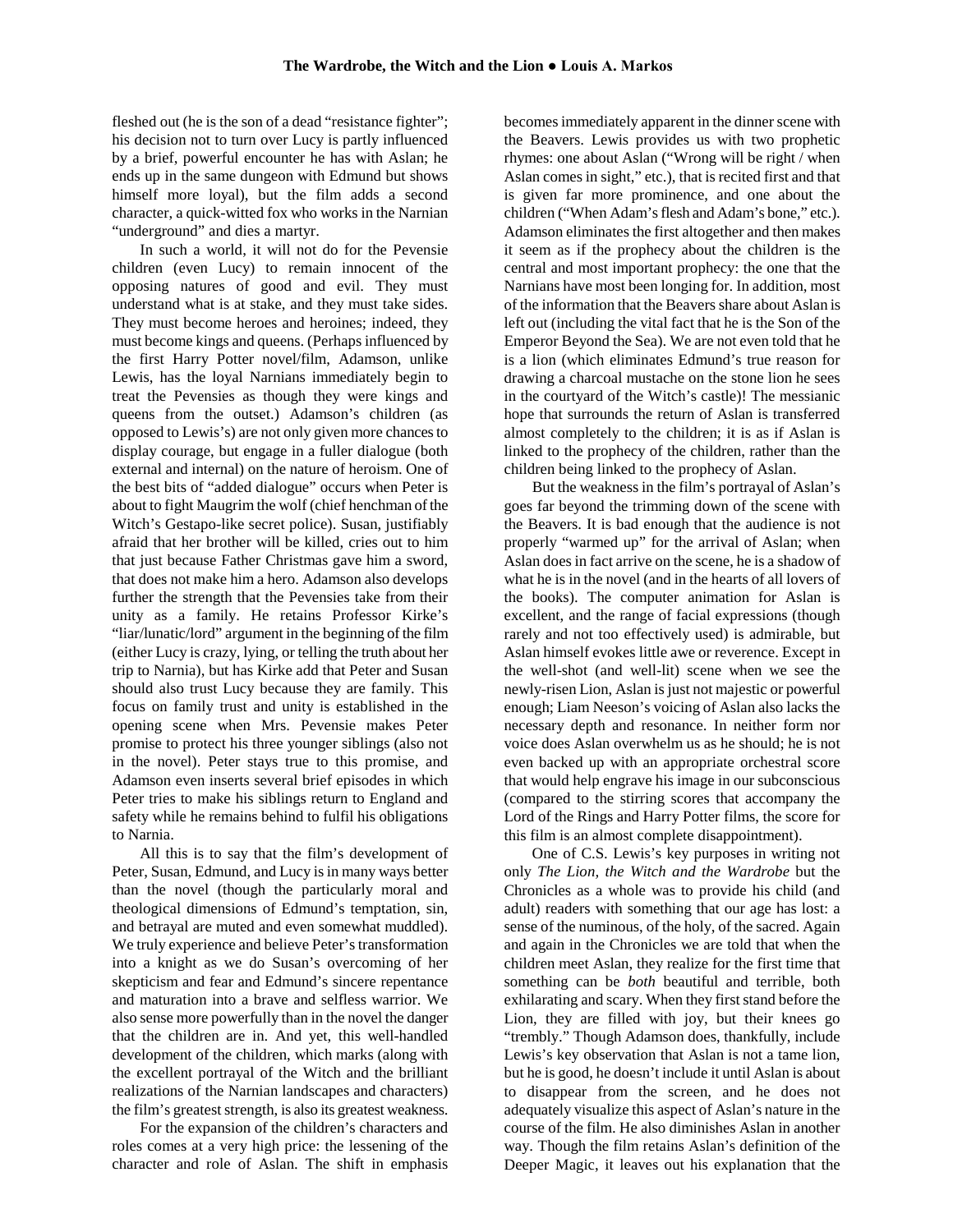Witch's knowledge only goes back to the dawn of time, but his (by implication) goes back before the beginning. Likewise, though we are told that Aslan comes and goes (he is not a tame lion), we are not told that he has other countries to attend to. In the place of Lewis's eternal Lion, we are given something like the "historical Aslan."

Most disappointing of all, the film leaves out the richly cinematic episode, directly after his resurrection, when Aslan wrestles with the girls on the grass. "It was," Lewis writes in Chapter XV, "such a romp as no one has ever had except in Narnia; and whether it was more like playing with a thunderstorm or playing with a kitten Lucy could never make up her mind." Perhaps no episode in the book better illustrates Lewis's insistence that Aslan is someone to be loved and caressed but never trifled with. We *are* given the scene which directly follows (when the girls ride on his back to the Witch's castle), but the scene is terribly truncated and another chance to capture on film Aslan's overwhelming power is lost (my son was particularly disappointed that the film left out the thrilling moment in the book when Aslan, with the girls still on his back, leaps in a single bound over the high wall that surrounds the locked castle). The film also allows Aslan to let out his victorious roar, but even this moment lacks force, power, and conviction.

Still, although the film's Aslan is stripped of much of his awe and radiance, he *does* do all of the things that Lewis has him do in the novel. The film works out the full "sacred drama" of Aslan, giving us both his death and resurrection and explaining well the distinction between the Deep Magic and the Deeper Magic; it even includes a clear sense that the Deep Magic (the Law) is something that both defines good and evil and that must at times be appeased by sacrifice. As for the Deeper Magic, Aslan is given a good added line when he says that the Witch did not understand the true nature of sacrifice. The film also provides us with a single, wordless shot that will, I believe, remain indelible in the memories of those who see the film. The moment comes when Edmund has been rescued and is speaking alone with Aslan on a hill; in the posture and lighting of the scene, we sense powerfully the forgiveness that Aslan is extending to Edmund and the way in which that forgiveness is already changing Edmund from within. A similar shot that lingers in the mind is the image of Susan and Lucy curled up together on the Stone Table with the dead body of Aslan. All the grief of the moment, all the loss of hope and the longing for the loved one dead is conveyed in a few seconds of film. Had there been more scenes like these in the film, the fuller dimensions of Aslan that all but embrace us when we read the novels (or listen to the excellent radio play version produced by Focus on the Family) might have made their way more effectively into the film. Indeed, though Lucy *is* handled well in the film, the diminishing of Aslan means that we miss out on one of

the key aspects of her character: her sensitivity to the moods of Aslan and her deep, intimate connection with the Lion. In the absence of a truly mystical Lion, we lose our sense of Lucy as a mystic.

As for the "crucifixion" scene, it is done as well as it possibly could be (though Lewis's altar-like Stone Table is turned into a platform-like stage). The filmmakers should be commended for making a scene that can be viewed by adults and children alike and that will fill both with a sense of dread and fear (the same goes for the well-executed battle scenes). The Witch's gloating speech over Aslan as she is about to kill him is powerfully staged and performed, and is made even more effective by an added touch of cinematic bravura: after she kills Aslan, the Witch's eyes seem to turn black. Again, it must be emphasized that the film is faithful to Lewis's Narnian Gospel story, but that story has far less impact because Aslan is first denied his majestic build up in the conversation at the home of the Beavers, and then is not allowed to exude holiness or provoke awe in the scenes leading up to his death and resurrection.

Why, the viewer (and reviewer) must inevitably ask, is Aslan's character so shorn of its glory and power? One would have to be naïve not to lay the blame for this muting of the fullness of Aslan partly (if not in great part) on the filmmakers' fear of seeming to press the link between Aslan and Christ. This is surely the reason for denying Aslan his eternal nature and his status as the Son of the Emperor. But it may also be due to the director's memory of first reading *The Lion, the Witch and the Wardrobe* when he was a child (Adamson has stated that he wanted to capture his memory of that experience on film). Perhaps what really drew the young Adamson to the novel in the first place was the land of Narnia itself and the adventures of the four children rather than Aslan per se. Adamson certainly lavishes considerable care on Narnia and its various set pieces, and audiences of all ages should be enchanted. He also, as we have seen, does an excellent job with the four children (all of whom are also well cast and acted). Most viewers will fall in love with Narnia, and for that Adamson, WETA, and all the producers deserve praise. But viewers will not leave the theater feeling the way Lucy does at the end of *The Voyage of the Dawn Treader* when she tells Aslan that it is not Narnia but *him* whom she truly loves.

And that leads us to a third reason for the diminishment of Aslan. Perhaps our modern age and cinema are not capable of fully conceiving and realizing a character like Aslan. Perhaps Lewis was right that we have lost our ability to perceive of something as being both beautiful and terrible, that we have lost (really lost) our sense of the sacred. "When they tried to look at Aslan's face," writes Lewis in Chapter XII, "they just caught a glimpse of the golden mane and the great, royal, solemn, overwhelming eyes; and then they found they couldn't look at him and went all trembly." Does